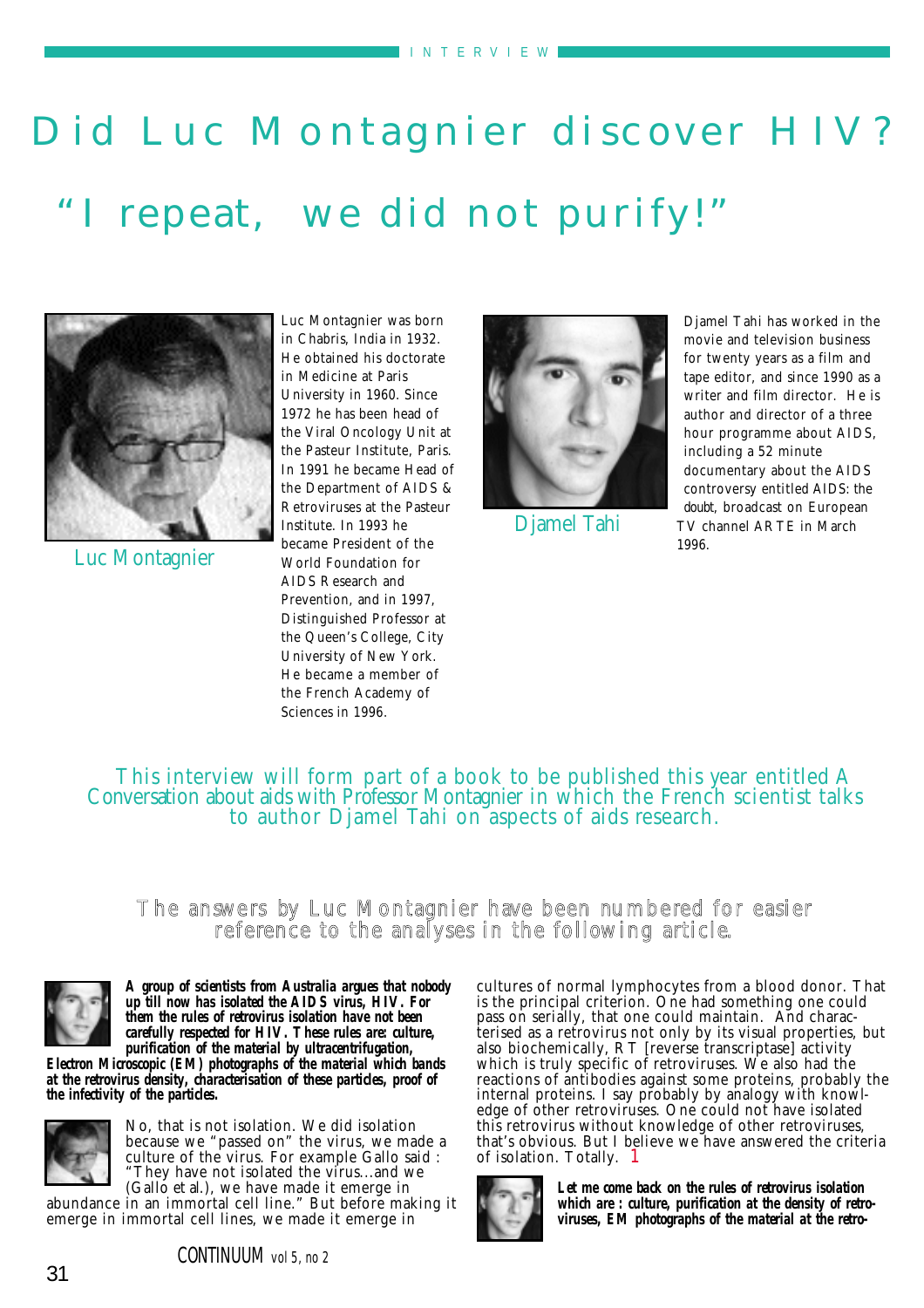# Did Luc Montagnier discover HIV? I repeat, we did not purify!"

*virus density, characterisation of the particles, proof of the infectivity of the particles. Have all these steps been done for the isolation of HIV? I'd like to add, according to several published references cited by the Australian group, RT is not specific to retroviruses and, moreover, your work to detect RT was not done on the purified material?*



I believe we published in Science (May 1983) a gradient which showed that the RT had exactly the density of 1.16. So one had a peak which was RT. So one has fulfiled this criterion for purification. But to pass it on serially is diffi-

cult because when you put the material in purification, into a gradient, retroviruses are very fragile, so they break each other and greatly lose their infectivity. But I think even so we were able to keep a little of their infectivity. But it was not as easy as one does it today, because the quantities of virus were nonetheless very weak. At the beginning we stumbled on a virus which did not kill cells. The virus came from an asymptomatic patient and so was classified amongst the non-syncythia-forming, noncytopathogenic viruses using the co-receptor ccr5. It was the first BRU virus. One had very little of it, and one could not pass it on in an immortal cell line. We tried for some months, we didn't succeed. We succeeded very easily with the second strain. But there lies the quite mysterious problem of the contamination of that second strain by the first. That was LAI. 2



*Why do the EM photographs published by you, come from the culture and not from the purification?* 

There was so little production of virus it was impossible to see what might be in a concentrate of virus from a gradient. There was not enough virus to do that. Of course one looked for it, one looked for it in the tissues at the

start, likewise in the biopsy. We saw some particles but they did not have the morphology typical of retroviruses. They were very different. Relatively different. So with the culture it took many hours to find the first pictures. It was a Roman effort! It's easy to criticise after the event. What we did not have, and I have always recognised it, was that it was truly the cause of aids.



*How is it possible without EM pictures from the purification, to know whether these particles are viral and appertain to a retrovirus, moreover a specific retrovirus?* 



Well, there were the pictures of the budding. We published images of budding which are characteristic of retroviruses. Having said that, on the morphology alone one could not say it was truly a retrovirus. For example, a French

specialist of EMs of retroviruses publicly attacked me saying: "This is not a retrovirus, it is an arenavirus". Because there are other families of virus which bud and have spikes on the surface, etc. 4



*Why this confusion? The EM pictures did not show clearly a retrovirus?* 



At this period the best known retroviruses were those of type C, which were very typical. This retrovirus wasn't a type C and lentiviruses were little known. I myself recognised it by looking at pictures of Equine infectious

anaemia virus at the library, and later of the visna virus. But I repeat, it was not only the morphology and the budding, there was RT...it was the assemblage of these properties which made me say it was a retrovirus. 5



*About the RT, it is detected in the culture. Then there is purification where one finds retroviral particles. But at this density there are a lot of others elements, among others those which one calls "virus-like".*



Exactly, exactly. If you like, it is not one property but the assemblage of the properties which made us say it was a retrovirus of the family of lentiviruses. Taken in isolation, each of the properties isn't truly specific. It is the

assemblage of them. So we had: the density, RT, pictures of budding and the analogy with the visna virus. Those are the four characteristics. 6



*But how do all these elements allow proof that it is a new retrovirus? Some of these elements could appertain to other things, "virus-like"...?*

Yes, and what's more we have endogenous retroviruses which sometimes express particles - but of endogenous origin, and which therefore don't have pathological roles, in any case not in AIDS. 7



*But then how can one make out the difference?* 



Because we could "pass on" the virus. We passed on the RT activity in new lymphocytes. H. We got a peak of replication. We kept track of the virus. It is the assembly of properties which made us say it was a retrovirus. And

why new? The first question put to us by Nature was: "Is it not a laboratory contamination? Is it perhaps a mouse retrovirus or an animal retrovirus?". To that one could say no! Because we had shown that the patient had antibodies against a protein of his own virus. The assemblage has a perfect logic! But it is important to take it as an assemblage. If you take each property separately, they are not specific. It is the assemblage which gives the specificity. 8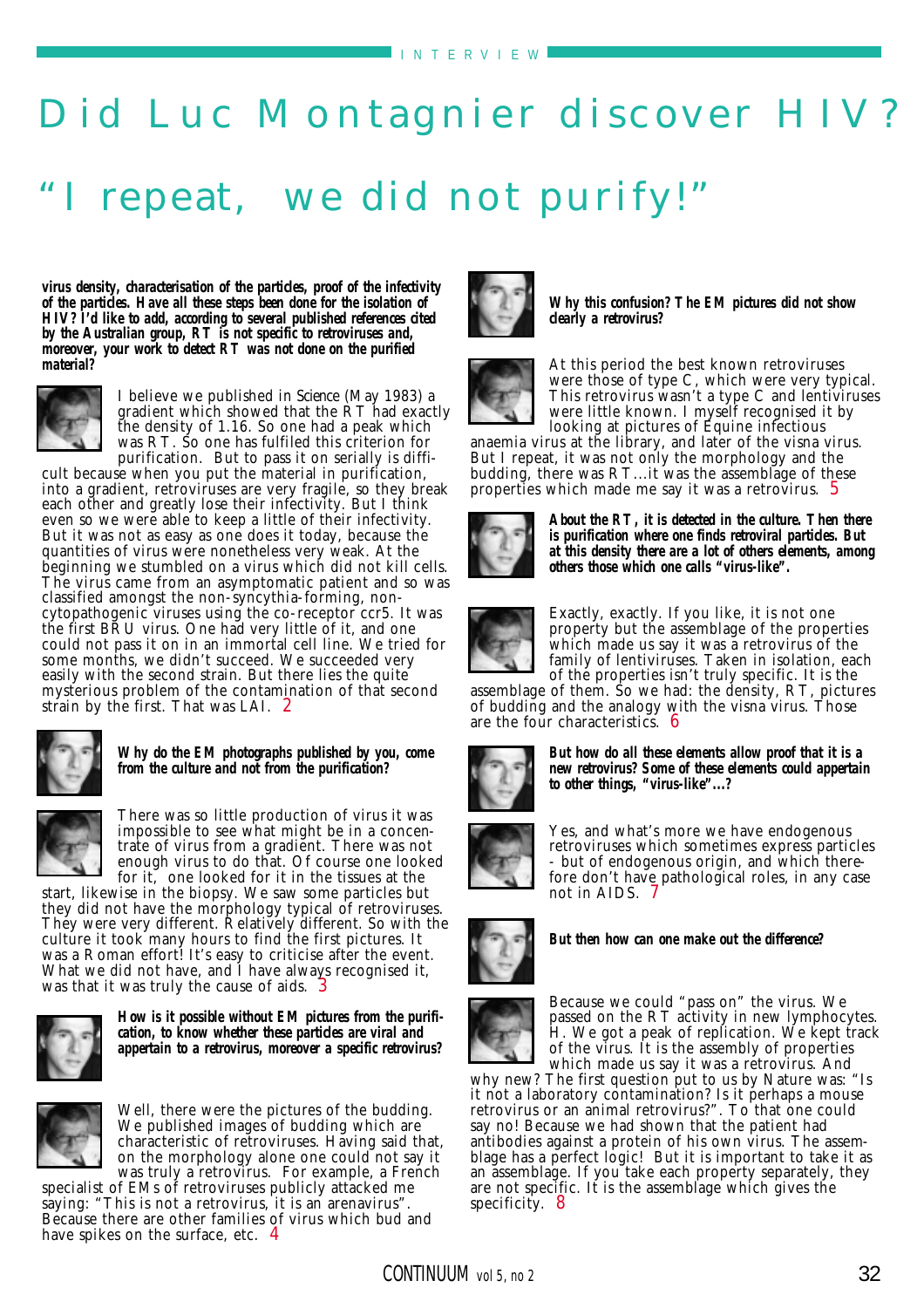

*But at the density of retroviruses, did you observe particles which seemed to be retroviruses? A new retrovirus?* 



At the density of 1.15, 1.16, we had a peak of RT activity, which is the enzyme characteristic of retroviruses. 9



#### *But could that be something else?*



No..in my opinion it was very clear. It could not be anything but a retrovirus in this way. Because the enzyme that F. Barre-Sinoussi characterised biochemically needed magnesium, a little like HTLV elsewhere. It required

the matrix, the template, the primer also which was completely characteristic of an RT. That was not open for discussion. At Cold Spring Harbour in September 1983, Gallo asked me whether I was sure it was an RT. I knew it, F. Barre-Sinoussi had done all the controls for that. It was not merely a cellular polymerase, it was an RT. It worked only with RNA primers, it made DNA. That one was sure of.  $10$ 



#### *With the other retroviruses you have met in your career did you follow the same process and did you meet the same difficulties?*

I would say that for HIV it is an easy process. Compared with the obstacles one finds for the others...because the virus does not emerge, or indeed because isolation is sporadic - you manage it one time in five. I am talking about current research into others illnesses. One can cite the virus of Multiple Sclerosis of Prof. Peron. He showed me

his work a decade ago and it took him around ten years to finally find a gene sequence which is very close to an endogenous virus. You see...it is very difficult. Because he could not "pass on" the virus, he could not make it emerge in culture. Whereas HIV emerges like couch grass. The LAI strain for example emerges like couchgrass. That's why it contaminated the others. 11



*With what did you culture the lymphocytes of your patient? With the H9 cell line?* 



No, because it didn't work at all with the H9. We used a lot of cell lines and the only one which could produce it was the Tambon Iymphocytes. 12



*But using these kinds of elements it is possible to introduce other things capable of inducing an RT and proteins, etc..* 



Agreed completely. That's why finally we were not very ardent about using immortal cell lines. To cultivate the virus en masse - OK. But not to characterise it, because we knew we were going to bring in other things. There are

MT cell lines which have been found by the Japanese (MT2, MT4) which replicate HIV very well and which at the same time are transformed by HTLV. So, you have a mix of HIV and HTLV. It is a real soup. 13



*What's more it's not impossible that patients may be infected by other infectious agents?* 



There could be mycoplasmas...there could be a stack of things. But fortunately we had the negative experience with viruses associated with cancers and that helped us, because we had encountered all these problems. For

example, one day I had a very fine peak of RT, which F. Barre-Sinoussi gave me, with a density a little bit higher, 1.19. And I checked! It was a mycoplasma, not a retrovirus. 14



*With the material purified at the retrovirus density, how is it possible to make out the difference between what is viral and what is not? Because at this density there's a stack of other things, including "virus-like" particles, cellular fragments...* 



Yes, that's why it is easier with the cell culture because one sees the phases of virus production. You have the budding. Charles Dauget (an EM specialist) looked rather at the cells. Of course he looked at the plasma, the concen-

trate, etc...he saw nothing major. Because if you make a concentrate it's necessary to make thinly sliced section [to see a virus with the EM], and to make a thin section it is necessary to have a concentrate at least the size of the head of a pin. So enormous amounts of virus are necessary. By contrast, you make a thin section of cells very easily and it's in these thin sections that Charles Dauget found the retrovirus, with different phases of budding. 15



*When one looks at the published electron microscope photographs, for you as a retrovirologist it is clear it's a retrovirus, a new retrovirus?* 



No, at that point one cannot say. With the first budding pictures it could be a type C virus. One cannot distinguish. 16



*Could it be anything else than a retrovirus?* 



No.. well, after all, yes .. it could be another budding virus. But there's a ... we have an atlas. One knows a little bit from familiarity, what is a retrovirus and what is not. With the morphology one can distinguish but it takes a

certain familiarity.  $1^{\circ}$ 



*Why no purification?*



I repeat we did not purify. We purified to characterise the density of the RT, which was soundly that of a retrovirus. But we didn't take the peak...or it didn't work...because if you purify, you damage. So for infectious particles

it is better to not touch them too much. So you take simply the supernatant from the culture of lymphocytes which have produced the virus and you put it in a small quantity on some new cultures of lymphocytes. And it follows, you pass on the retrovirus serially and you always get the same characteristics and you increase the production each time you pass it on. 18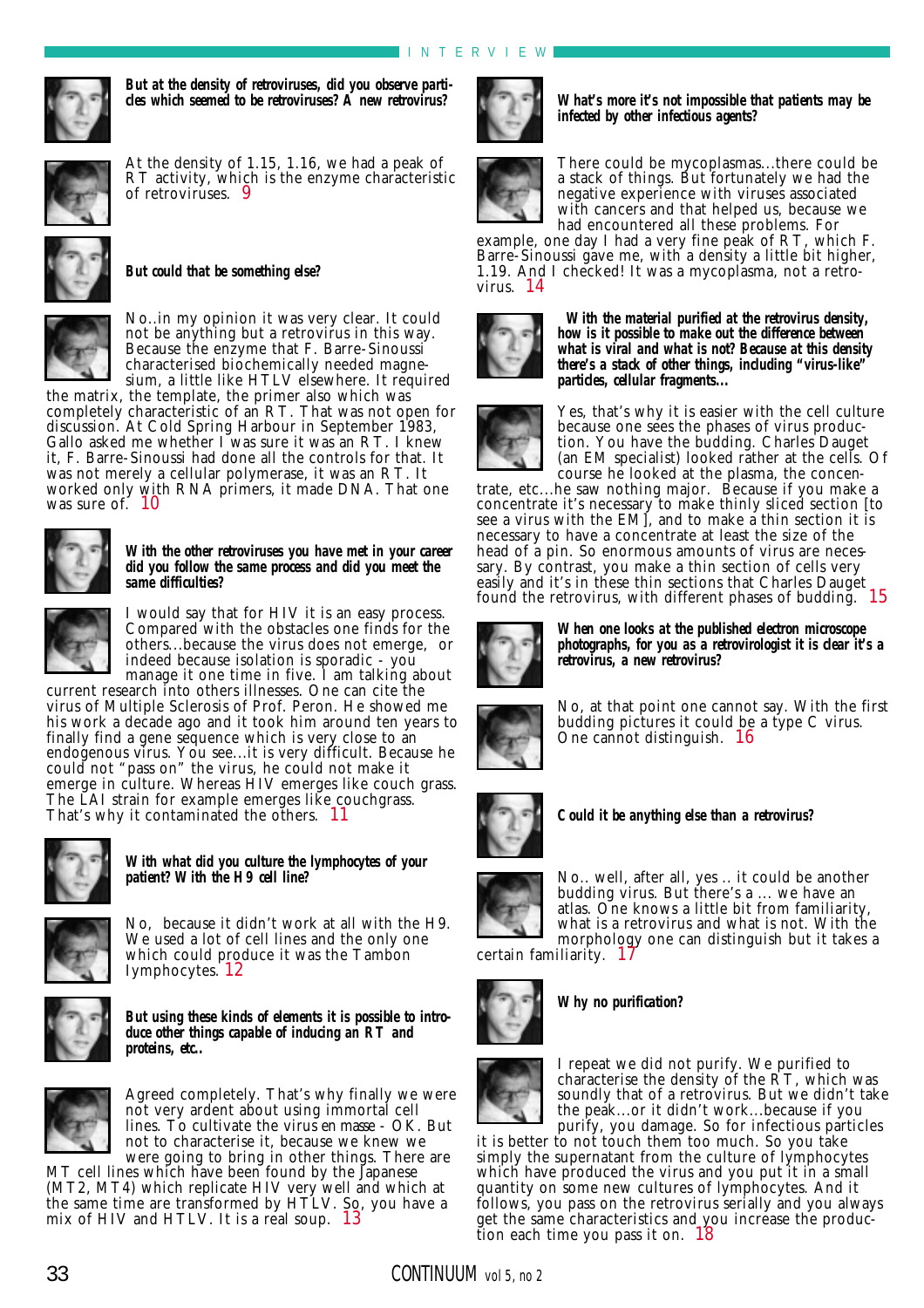#### INTER VIEW



*So the stage of purification is not necessary?*



No, no, it's not necessary. What is essential is to pass on the virus. The problem Peron had with the multiple sclerosis virus was that he could not pass on the virus from one culture to another. That is the problem. He managed

it a very little, not enough to characterise it. And these days to characterise means above all at the molecular standard. If you will, the procedure goes more quickly. So to do it : a DNA, clone this DNA, amplify it, sequence it, etc..So you have the DNA, the sequence of the DNA which tells you if it is truly a retrovirus. One knows the familiar structure of retroviruses, all the retroviruses have a familiar genomic structure with such and such a gene which is characteristic. 19



#### *So, for isolation of retroviruses the stage of purification is not obligatory? One can isolate retroviruses without purifying?*

Yes .. one is not obliged to transmit pure material. It would be better, but there is the problem that one damages it and diminishes the infectivity of the retrovirus. 20



#### *Without going through this stage of purification, isn't there a risk of confusion over the proteins that one identifies and also over the RT which could come from something else?*



No .. after all, I repeat if we have a peak of RT at the density of 1.15, 1.16, there are 999 chances out of 1,000 that it is a retrovirus. But it could be a retrovirus of different origin. I repeat, there are some endogenous retro-

viruses, pseudo-particles which can be emitted by cells, but even so, from the part of the genome that provides retroviruses. And which one acquires through heredity, in the cells for a very long time. But finally I think for the proof - because things evolve like molecular biology permitting even easier characterisation these days - it's necessary to move on very quickly to cloning. And that was done very quickly, as well by Gallo as by ourselves. Cloning and sequencing, and there one has the complete characterisation. But I repeat, the first characterisation is the belonging to the lentivirus family, the density, the budding, etc.. the biological properties, the association with the T4 cells. All these things are part of the charac-

terisation, and it was us who did it.  $21$ 



#### *But there comes a point when one must do the characterisation of the virus. This means: what are the proteins of which it's composed?*



That's it. So then, analysis of the proteins of the virus demands mass production and purification. It is necessary to do that. And there I should say that that partially failed. J.C. Chermann was in charge of that, at least for

the internal proteins. And he had difficulties producing the virus and it didn't work. But this was one possible way, the other way was to have the nucleic acid, cloning, etc. It's this way which worked very quickly. The other way didn't work because we had at that time a system of production which wasn't robust enough. One had not enough particles produced to purify and characterise the viral proteins. It couldn't be done. One couldn't produce a lot of virus at that time because this virus didn't emerge in the immortal cell line. We could do it with the LAI virus, but at that time we did not know that. 22



### *Gallo did it?*



Gallo? .. I don't know if he really purified. I don't believe so. I believe he launched very quickly into the molecular part, that's to say cloning . What he did do is the Western Blot. We used the RIPA technique, so what they

did that was new was they showed some proteins which one had not seen well with the other technique. Here is another aspect of characterising the virus. You cannot purify it but if you know somebody who has antibodies against the proteins of the virus, you can purify the antibody/antigen complex. That's what one did. And thus one had a visible band, radioactively labelled, which one called protein 25, p25. And Gallo saw others. There was the p25 which he called p24, there was p41 which we saw... 23



About the antibodies, numerous studies have shown that these antibodies react with other proteins or elements which are not part of HIV. And that they can not be sufficient to characterise the proteins of HIV.



No! Because we had controls. We had people who didn't have AIDS and had no antibodies against these proteins. And the techniques we used were techniques I had refined myself some years previously, to detect the src gene.

You see the src gene was detected by immunoprecipitation too. It was the p60 [protein 60]. I was very dexterous, and my technician also, with the RIPA technique. If one





*But we know AIDS patients are infected with a multitude of other infectious agents which are susceptible to ...* 



Ah yes, but antibodies are very specific. They know how to distinguish one molecule in one million. There is a very great affinity. When antibodies have sufficient affinity, you fish out something really very specific. With

monoclonal antibodies you fish out really ONE protein. All of that is used for diagnostic antigen detection. 25



*For you the p41 was not of viral origin and so didn't belong to HIV. For Gallo it was the most specific protein of the HIV. Why this contradiction?* 



We were both reasonably right. That's to say that I in my RIPA technique...in effect there are cellular proteins that one meets everywhere - there's a non-specific "background noise", and amongst these proteins one is

very abundant in cells, which is actin. And this protein has a molecular weight 43000kd. So, it was there. So I was reasonably right, but what Gallo saw on the other hand was the gp41 of HIV, because he was using the Western Blot. And that I have recognised. 26



*For you p24 was the most specific protein of HIV, for Gallo not at all. One recognises thanks to other studies that the antibodies directed against p24 were often found in patients who were not infected with HIV, and even in certain animals. In fact today, an antibody*

*reaction with p24 is considered non specific.*